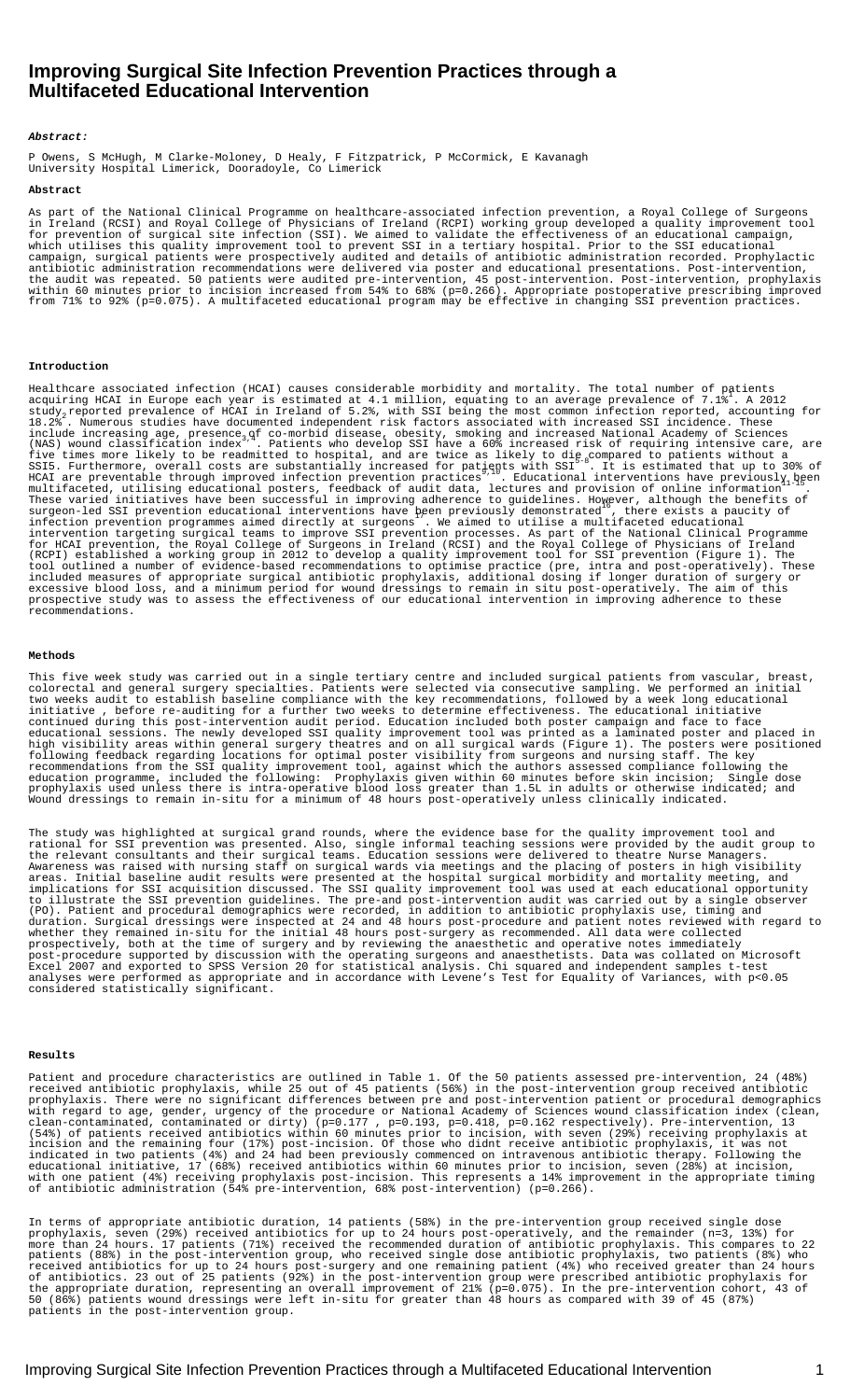# **Discussion**

This is the first trial of the RCSI/RCPI national quality improvement tool for SSI prevention in Ireland. Though not statistically significant, we report encouraging trends over a short period of time with respect to improvements in appropriateness (timing and duration) of surgical antibiotic prophylaxis. A 2001 UK study<sub>i</sub>reported the consequences of<br>SSI to be an average additional hospital stay of 6.5 days at a cost of £3,246 per patient . One revie annual cost to the UK National Health Service as over one billion British pounds in revision surgeries, nursing care,<br>medicines and dressings , Extrapolating from this data on a population basis, implies a cost to the Iris System of approximately 73,000,000 per annum. Multiple previous education programmes have been reported in peer-reviewed literature. Educational posters have also previously been used as an effective part of educational interventions. A study by Lange et al combined posters with teaching sessions in an intensive care unit (ICU) in an<br>effort to decrease catheter-related bloodstream infection (CRBSI) . As a result, CRBSI rates among infants services decreased from 15.46 to 6.67 BSI per 1000 catheter days. Similarly, an educational initiative to decrease ventilator associated pneumonia (VAP) utilised educational posters to effect a decrease in VAP rate in a surgical ICU<br>by 50%

A study by<sub>ı</sub>McHugh et al reported on the impact of a poster campaign with an online educational platform specific to SSI<br>prevention  $\degree$ . In this study, authors noted a significant improvement in the administration of pro administered prior to incision and a significant decrease in inappropriate dressing changes during the initial 48 hours following surgery. Our educational intervention utilised similar methods employing both a high visibility poster campaign supported with face to face educational sessions. There are many modifiable parameters to consider when assessing best practice in relation to SSI prevention. A systematic review of meta-analyses published between 1990 and 2006 concluded that compliance with antibiotic prophylaxis policies was an accurate surrogate marker for SSI<br>prevention, while being reasonably independent of the type of surgery . As a result, we focused particularly on antibiotic prophylaxis in our educational initiative, with repeated emphasis on giving the  $\hat{a}$  right drug, at the right time, for the right durationâ. Improvements in key areas of practice were demonstrated in the post-intervention audit. The percentage of patients receiving prophylaxis in the 60 minutes prior to incision increased from 54% to 68%. Furthermore there was an improvement from 71% to 92% in prescribing antibiotics for the appropriate post-operative duration. Our poster design was taken from the RCSI/RCPI working group on SSI prevention, a group developing national SSI guidelines for those working in Irish hospitals. Traditionally, Ireland has utilised international SSI prevention<br>guidelines 3223, however, there is a requirement for the production and implementation of guidelines spe needs of our own healthcare system.

The authors acknowledge a number of limitations associated with this work. Notably, this study was undertaken in a single centre, is prospective in nature and all observations were recorded by a single observer. We report relatively smaller numbers to those being reported in international literature. While we accept that our results were not statistically significant, the recorded improvement in practice is promising. However, this is a novel pilot study providing preliminarily reports on the use of a planned national quality improvement tool designed to reduce rates of SSI in Ireland. Further audit, with an increased sample size, in collaboration with other Irish sites, is required to contribute conclusive evidence towards the efficacy of this multifaceted educational intervention. To conclude, national guidelines are necessary for prevention of SSI in an Irish hospital setting. A multifaceted educational intervention, comprising educational posters and face to face educational sessions may be effective in improving SSI prevention practices.

Correspondence: P Owens University Hospital Limerick, Dooradoyle, Co Limerick Email: patrickowens1@gmail.com

### **References**

1. Annual Epidemiological Report 2008: Focus on Healthcare-Associated Infections. ECDC (European Centre for Disease Prevention and Control) pp17-38

2. Burns K, Foley M, Donlon S. HPSC Point Prevalence Survey of Hospital Acquired Infections & Antimicrobial Use in European Acute Care Hospitals, May 2012 â Republic of Ireland National Report: November 2012.

3. Surgical Site Infection: Prevention and Treatment of Surgical Site Infection. London: National Collaborating Centre for Women's and Children's Health. Oct 2008.

4. Neumayer L, Hosokawa P, Itani K, El-Tamer M, Henderson WG, Khuri SF. Multivariable predictors of postoperative surgical site infection after general and vascular surgery: results from the patient safety in surgery study. Journal of the American College of Surgeons. 2007 Jun 204:1178-87.

5. Kirkland KB, Briggs JP, Trivette SL, Wilkinson WE, Sexton DJ. The impact of surgical-site infections in the 1990s: attributable mortality, excess length of hospitalization, and extra costs. Infect Control Hosp Epidemiol. 1999 Nov 20:725-30.

6. Hollenbeak CS, Murphy D, Dunagan WC, Fraser VJ. Nonrandom selection and the attributable cost of surgical-site infections. Infect Control Hosp Epidemiol. 2002 Apr;23:177-82.

7. Burke JP. Infection control - a problem for patient safety. N Engl J Med. 2003 Feb 13;348:651-6.

8. Perencevich EN, Sands KE, Cosgrove SE, Guadagnoli E, Meara E, Platt R. Health and economic impact of surgical site infections diagnosed after hospital discharge. Emerg Infect Dis. 2003 Feb;9:196-203.

9. Haley RW, Culver DH, White JW, Morgan WM, Emori TG, Munn VP, Hooton TM. The efficacy of infection surveillance and control programs in preventing nosocomial infections in US hospitals. Am J Epidemiol. 1985 Feb;121:182-205.

10. Harbarth S, Sax H, Gastmeier P. The preventable proportion of nosocomial infections: an overview of published reports. J Hosp Infect. 2003 Aug;54:258-66; quiz 321.

11. Pittet D, Mourouga P, Perneger TV. Compliance with handwashing in a teaching hospital. Infection Control Program. Ann Intern Med. 1999 Jan 19;130:126-30.

12. Goetz AM, Kedzuf S, Wagener M, Muder RR. Feedback to nursing staff as an intervention to reduce catheter-associated urinary tract infections. Am J Infect Control. 1999 Oct;27:402-4.

13. Sherertz RJ, Ely EW, Westbrook DM, Gledhill KS, Streed SA, Kiger B, Flynn L, Hayes S, Strong S, Cruz J, Bowton DL, Hulgan T, Haponik EF. Education of physicians-in-training can decrease the risk for vascular catheter infection. Ann Intern Med. 2000 Apr 18;132:641-8.

14. Coopersmith CM, Rebmann TL, Zack JE, Ward MR, Corcoran RM, Schallom ME, Sona CS, Buchman TG, Boyle WA, Polish LB, Fraser VJ. Effect of an education program on decreasing catheter-related bloodstream infections in the surgical intensive care unit. Crit Care Med. 2002 Jan;30:59-64.

15. Warren DK, Cosgrove SE, Diekema DJ, Zuccotti G, Climo MW, Bolon MK, Tokars JI, Noskin GA, Wong ES, Sepkowitz KA, Herwaldt LA, Perl TM, Solomon SL, Fraser VJ. A multicenter intervention to prevent catheter-associated bloodstream infections. Infect Control Hosp Epidemiol. 2006 Jul;27:662-9.

16. McHugh SM, Corrigan MA, Dimitrov BD, Cowman S, Tierney S, Hill AD, Humphreys H. Preventing infection in general surgery: improvements through education of surgeons by surgeons. Journal of Hospital Infection. 2011 8//;78:312-6.

17. McHugh SM, Hill AD, Humphreys H. Preventing healthcare-associated infection through education: have surgeons been overlooked? The surgeon : journal of the Royal Colleges of Surgeons of Edinburgh and Ireland. 2010 Apr;8:96-100.

18. Plowman R. The socioeconomic burden of hospital acquired infection. Euro surveillance : bulletin europeen sur les maladies transmissibles (European communicable disease bulletin). 2000 Apr;5:49-50.

# Improving Surgical Site Infection Prevention Practices through a Multifaceted Educational Intervention 2